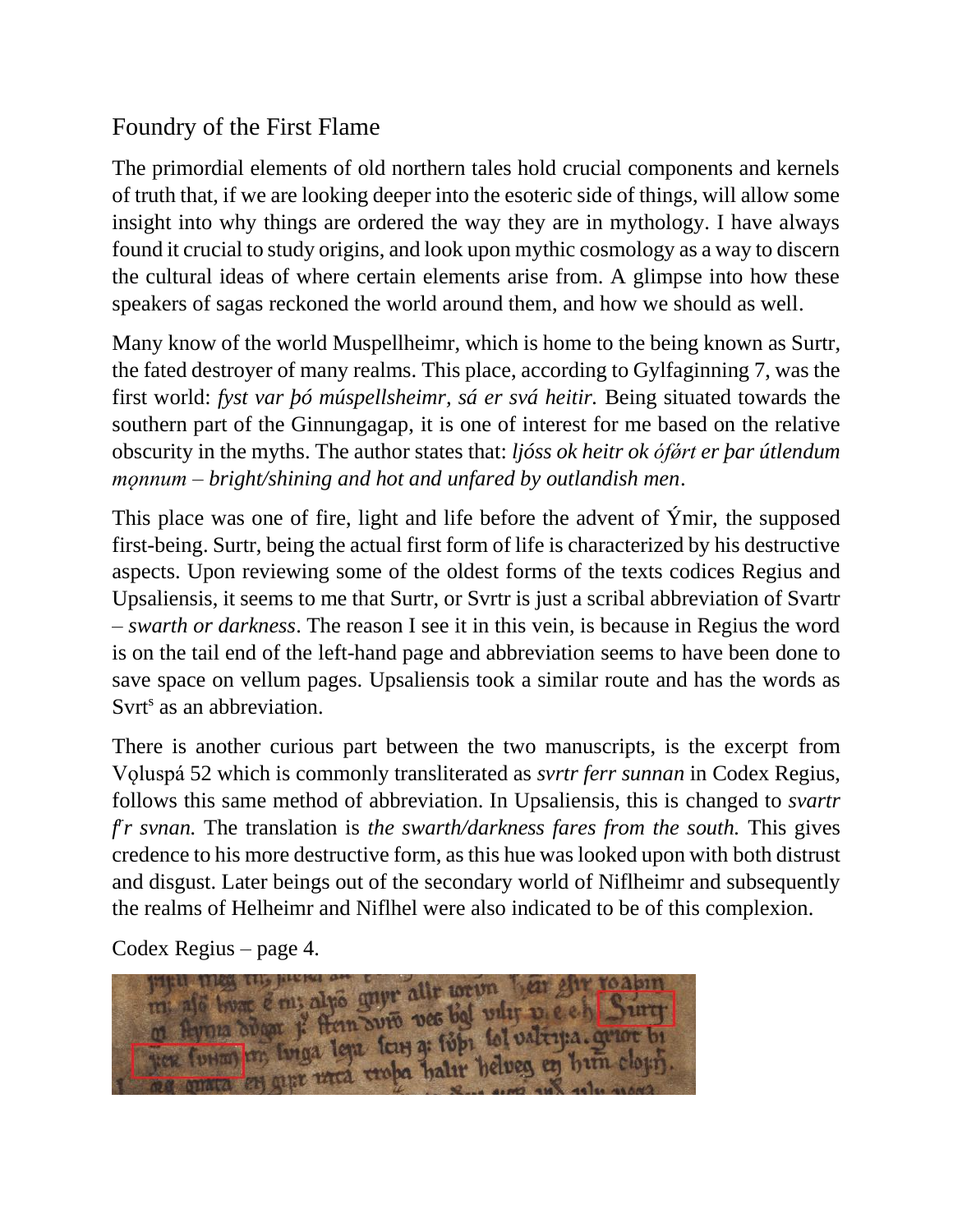Codex Upsaliensis – page 13.

bo muspells herr fa & s herr. Ke sm crer 7 oper & bar volondi mo, sure rape par & ieu loganda fól i hendr. Er enda valldar mun h lizena heimin m; ellor. Sva. l. i volo spa. Svarce m; fuiga leur fkin ap fuerbi fol valuva, goobias grava en gu hy helvega en him klopnar, 1.

While the first realm is gleaming with an ancient light, he is the large shadow that is cast and lingers at the edge. The texts state: *Surtr ræðr þar fyrir ok sitr á heimsenda. Hann hefir loganda sverð í hendi, ok í enda veraldar mun hann koma ok sigra ǫll goðin ok brenna heiminn með eldi – The swarth/darkness advises there fore and sits at the end of the home. He has a blazing sword in hand, and in the end of man's age, shall he come and conquer all the gods and burn the home with fire*. This figure is not indicated to be a Jötunn directly in the texts, nor does he have typical iconography associated with the Þursar lines aside from being swarthy, though he does fight on the side of these figures at Ragnarok. He is in noted in Nafnabulur chapter 9 of the first list of Jötnar, so it is a wonder whether or not he is just denoted as such by a later amendment, or just of a completely different line of forms than the ones descending from Ýmir. Some have suggested that he is an antedated being.

Further, if we take into account the word *veraldar* being *man-age* or *the age of man*, as I have in my translation, there is a sense that the darkness is not an *ender of worlds* but an *ender of ages*. This revolves more around how time and ages pass, and the function of this darkness was likely to cleave failing ones. In this instance, he ends the age of mankind specifically, which is why humans are hidden in hoddmímis holt, the *wood of hoarded-memory* during the *svrtalogi* or *svartalogi – the dark fire.*

Since the function of this living darkness personified by Svartr-Surtr is to end certain ages, and his origin is difficult to ascertain, it seems likely that the living darkness existed from another age or time which was previously destroyed and gave way to the windless stale skies above the primordial ocean, being devoid of all growth. This would also indicate there were alternate cycles of time, where the early beings in creation emerge from as leftover remnants; the recycling and renewing of forms.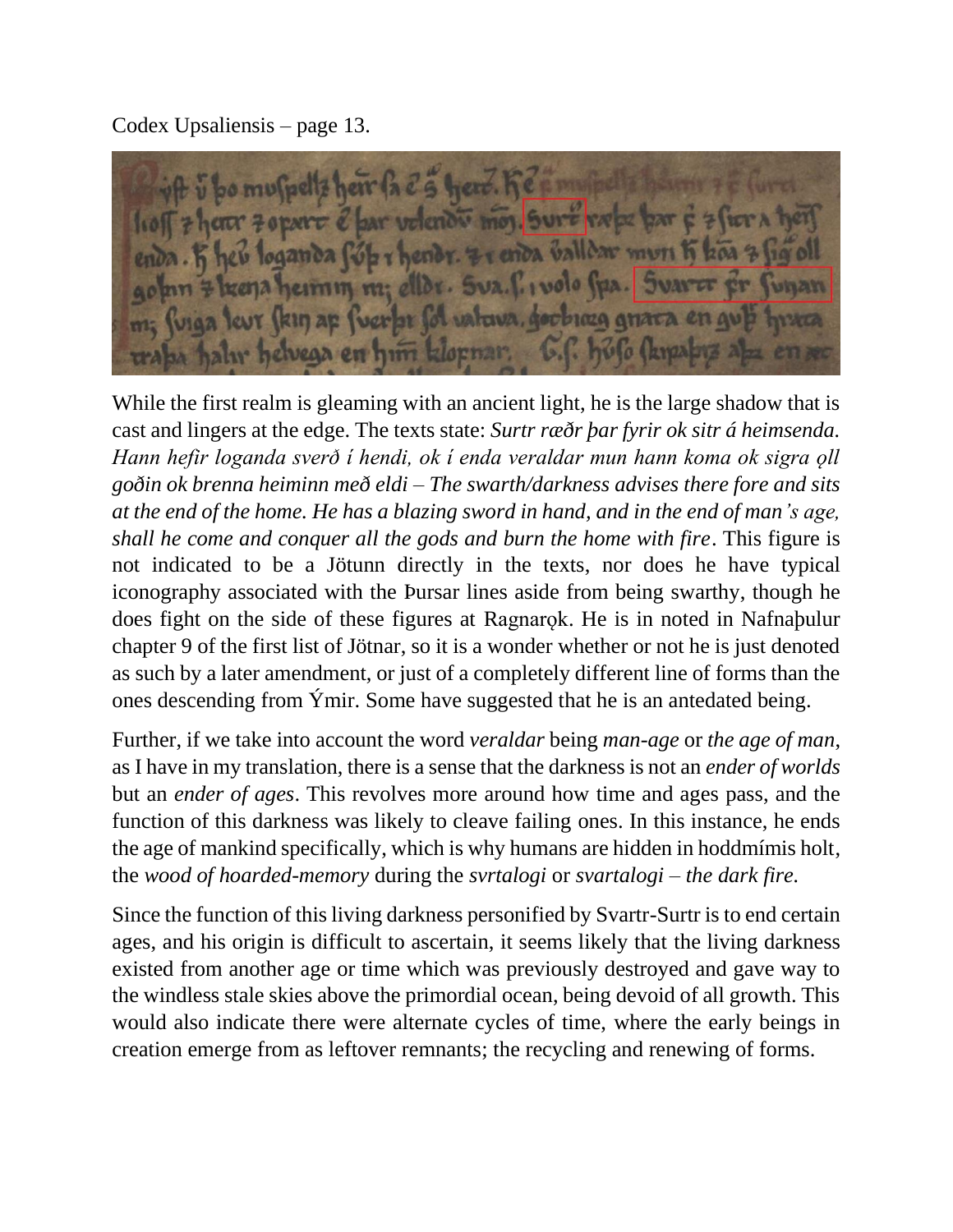To this point, the name of the realm Muspellheimr seems to have an association with time. Some have a normalized form of the term as Múspellzheimr, but there does not seem to be any indication outside of the Old High German word *mūdspelli* and *mutspelli*. It has been discussed by other scholars, that this may have had an influence from the Latin *mundus*, meaning *world.* Since the terminology comes from an alliterative eschatological poem, it may actually be a word that the various authors of northern tales took. A key thing of note, is that the diacritic in *mūdspelli* traditionally indicates a nasal consonant after the initial letter. This would reveal a word such as *mundspilli* or *muntspilli.* Such words in Icelandic deal with *human hands* or *a moment in time* or a *measure of time*, as the Cleasby-Vígfusson dictionary details. I personally view the hands like those on a clock. The term *spilla*, has a general meaning of *destruction* in Icelandic. But the connotation has more to do with a *corrupting force or violating action*, judging by it's use in actions such as *rape.* This gives an entirely new essence to the character of the realm, and its inhabitants, the *Muspells synir.* 

I would redefine the terms as *Mundspellheimr,* and *Mundspells synir,* giving a different understanding to the mythos of what these forms represent. The *home of the time-destroyers,* or *the sons of the time destroyers.* These are sons and tribe of the living darkness that dwells within the primordial home of fire that lie in wait to bring an end to any decadent æon or age. Near the end of one of these cycles, these forms and forces will take up arms and violate that age of men and all inhabitants – cleansing all spaces to make way for the new life to emerge once again. An additional reasoning, is that the Faroese word *spell* is defined as being a sort of *shame*. This would indicate that the forms of this place are *time-shamed*, or likewise *ashamed of time and thus creation.* Time, and creation is an undesired thing to them.

Svartr-Surtr is not said to be vanquished at Ragnarok. He goes into battle with Freyr, and after a long battle – *the lord is killed by the darkness.* Despite being such a destructive force, the role after the cataclysm seems to be one of good intention and renewal. Gylfaginning 31 states: *Margar eru vistir góðar ok margar illar. Bezt er at vera á Gimlé meðr Surti* – *Many are there good provisions and many that are bad. The best being on the fire-shelter with the darkness.* The term *Gimlé* has multiple potential definitions; the first being a gem-roof, based on the definitions of the words *gim*, being a *gemstone* and *hlé,* which means *a shelter* or a *roof* which gives protection specifically from *wind.* The second form, is a *fire-scythe,* with *gim*  additionally being a poetic term for *fire*, and *lé* being a scythe.